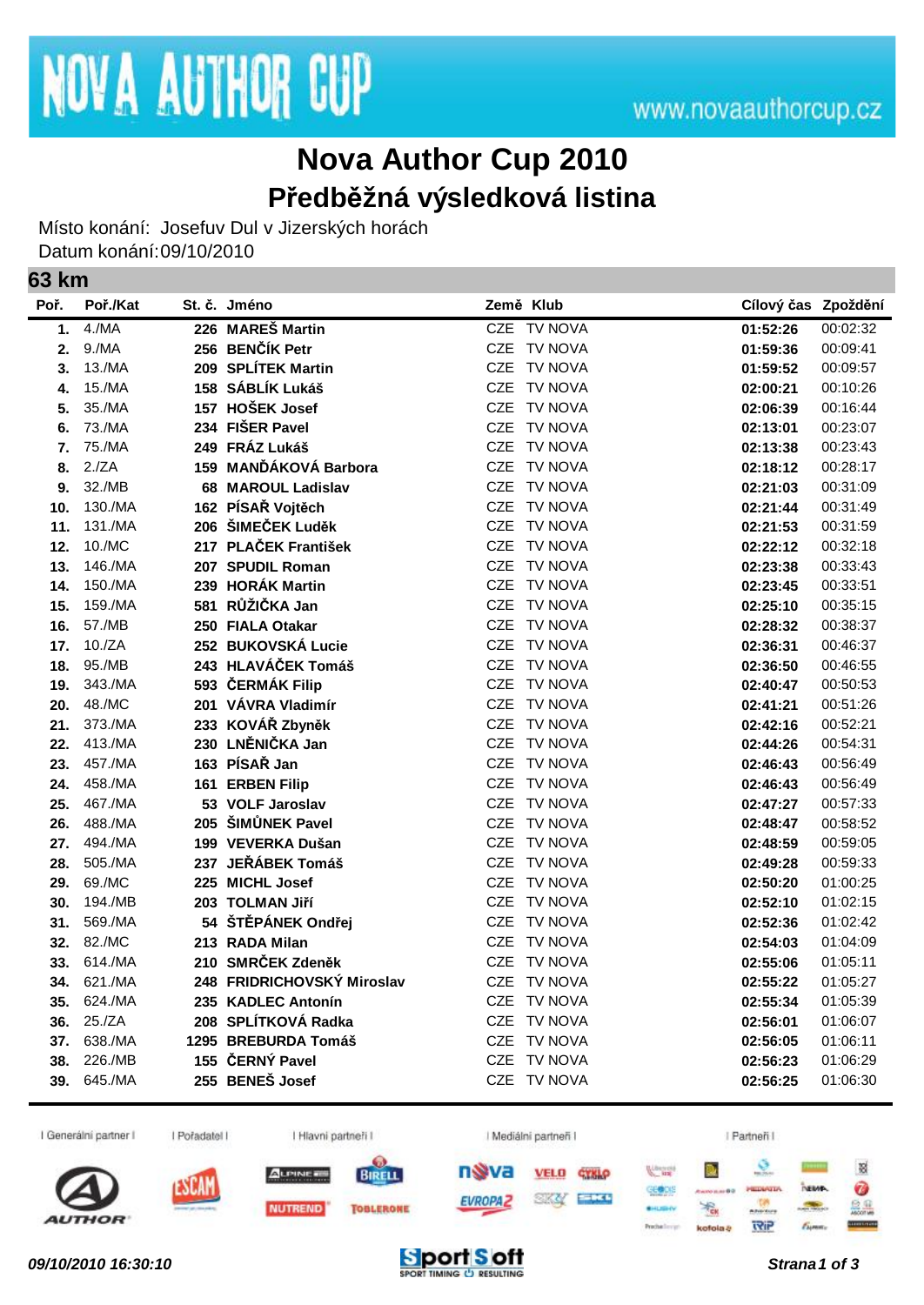|      | 63 km             |  |                         |             |                     |          |  |  |
|------|-------------------|--|-------------------------|-------------|---------------------|----------|--|--|
| Poř. | Poř./Kat          |  | St. č. Jméno            | Země Klub   | Cílový čas Zpoždění |          |  |  |
| 40.  | 88./MC            |  | 228 DACEJ Ivan          | CZE TV NOVA | 02:56:33            | 01:06:39 |  |  |
| 41.  | 89./MC            |  | 257 BARTYZAL Karel      | CZE TV NOVA | 02:56:45            | 01:06:50 |  |  |
| 42.  | 253./MB           |  | 3249 VÝBORNÝ Miroslav   | CZE TV NOVA | 02:58:26            | 01:08:32 |  |  |
| 43.  | 687./MA           |  | 2762 RABAN Jan          | CZE TV NOVA | 02:58:29            | 01:08:35 |  |  |
| 44.  | 256./MB           |  | 222 NAMYSLOV Alexandr   | CZE TV NOVA | 02:58:44            | 01:08:49 |  |  |
| 45.  | 103./MC           |  | 251 DUSIL Jan           | CZE TV NOVA | 03:02:14            | 01:12:20 |  |  |
| 46.  | 770./MA           |  | 1222 KODAT Alešek       | CZE TV NOVA | 03:02:28            | 01:12:33 |  |  |
| 47.  | 294./MB           |  | 3250 ROULE Jan          | CZE TV NOVA | 03:03:35            | 01:13:41 |  |  |
| 48.  | 791./MA           |  | 1314 BROTHÁNEK Marek    | CZE TV NOVA | 03:03:46            | 01:13:52 |  |  |
| 49.  | 820./MA           |  | 997 ZOULA Jindřich      | CZE TV NOVA | 03:05:11            | 01:15:17 |  |  |
| 50.  | 40./ZA            |  | 2747 RŮŽIČKOVÁ Kateřina | CZE TV NOVA | 03:07:00            | 01:17:06 |  |  |
| 51.  | 852./MA           |  | 2750 BRYDL Pavel        | CZE TV NOVA | 03:07:14            | 01:17:20 |  |  |
| 52.  | 865./MA           |  | 244 HÁJEK Vladimír      | CZE TV NOVA | 03:07:53            | 01:17:59 |  |  |
| 53.  | 875./MA           |  | 231 KŘIVKA Ondřej       | CZE TV NOVA | 03:08:31            | 01:18:36 |  |  |
| 54.  | 885./MA           |  | 214 PUŠKA Richard       | CZE TV NOVA | 03:09:08            | 01:19:13 |  |  |
| 55.  | 889./MA           |  | 238 HORÁK Petr          | CZE TV NOVA | 03:09:28            | 01:19:33 |  |  |
| 56.  | 918./MA           |  | 1418 VELIČKA Ondřej     | CZE TV NOVA | 03:11:49            | 01:21:55 |  |  |
| 57.  | 24./MD            |  | 229 LÖFFELMANN Antonín  | CZE TV NOVA | 03:14:20            | 01:24:26 |  |  |
| 58.  | 386./MB           |  | 204 ŠTULÍK Martin       | CZE TV NOVA | 03:15:12            | 01:25:17 |  |  |
| 59.  | 26./MD            |  | 254 ZACH Zdeněk         | CZE TV NOVA | 03:18:09            | 01:28:15 |  |  |
| 60.  | 1065./MA          |  | 223 MRAČEK Michal       | CZE TV NOVA | 03:20:28            | 01:30:34 |  |  |
| 61.  | 1071./MA          |  | 247 FRÝDA Miroslav      | CZE TV NOVA | 03:21:10            | 01:31:15 |  |  |
| 62.  | 422./MB           |  | 212 RÁKOSNÍK Jiří       | CZE TV NOVA | 03:21:16            | 01:31:22 |  |  |
| 63.  | 425./MB           |  | 2745 SERBUS Ivan        | CZE TV NOVA | 03:21:31            | 01:31:37 |  |  |
| 64.  | 433./MB           |  | 1388 VOŠICKÝ Pavel      | CZE TV NOVA | 03:22:41            | 01:32:46 |  |  |
| 65.  | 1094./MA          |  | 1560 PAVLÍK Michal      | CZE TV NOVA | 03:22:41            | 01:32:47 |  |  |
| 66.  | 59./ZA            |  | 216 POSPÍŠILOVÁ Hanka   | CZE TV NOVA | 03:22:43            | 01:32:49 |  |  |
| 67.  | 1101./MA          |  | 196 ZAJÍČEK Rudolf      | CZE TV NOVA | 03:23:18            | 01:33:24 |  |  |
| 68.  | 1119./MA          |  | 236 JURKE Pavel         | CZE TV NOVA | 03:24:44            | 01:34:49 |  |  |
| 69.  | 67./ZA            |  | 198 VIDROVÁ Kristýna    | CZE TV NOVA | 03:27:06            | 01:37:12 |  |  |
| 70.  | 1197./MA          |  | 211 RICHTER Lukáš       | CZE TV NOVA | 03:28:59            | 01:39:04 |  |  |
| 71.  | 471./MB           |  | 227 MÁČEL Jiří          | CZE TV NOVA | 03:29:36            | 01:39:41 |  |  |
| 72.  | 1219./MA          |  | 3251 ZÍKA Milan         | CZE TV NOVA | 03:30:17            | 01:40:22 |  |  |
|      | <b>73.</b> 81./ZA |  | 615 SPUDILOVÁ Michala   | CZE TV NOVA | 03:35:25            | 01:45:31 |  |  |
| 74.  | 1320./MA          |  | 246 GLUMBÍK Karel       | CZE TV NOVA | 03:39:21            | 01:49:26 |  |  |
|      | 75. 1321./MA      |  | 219 PERGLER Aleš        | CZE TV NOVA | 03:39:22            | 01:49:28 |  |  |
| 76.  | 1368./MA          |  | 2740 ČAPEK Jan          | CZE TV NOVA | 03:43:19            | 01:53:25 |  |  |
| 77.  | 564./MB           |  | 240 HOFMEISTER Zdeněk   | CZE TV NOVA | 03:49:20            | 01:59:26 |  |  |
| 78.  | 97./ZA            |  | 220 PARACHINOVÁ Alena   | CZE TV NOVA | 03:50:56            | 02:01:02 |  |  |
| 79.  | 208./MC           |  | 2755 BÉM Vladimír       | CZE TV NOVA | 03:51:35            | 02:01:41 |  |  |
| 80.  | 577./MB           |  | 1482 PECHOČ Libor       | CZE TV NOVA | 03:52:31            | 02:02:37 |  |  |
| 81.  | 1502./MA          |  | 2741 DVOŘÁK Jaroslav    | CZE TV NOVA | 04:00:17            | 02:10:22 |  |  |
| 82.  | 606./MB           |  | 258 ADAMEC Petr         | CZE TV NOVA | 04:01:40            | 02:11:46 |  |  |
|      | 83. 22./ZB        |  | 1973 NAMYSLOVÁ Eva      | CZE TV NOVA | 04:03:33            | 02:13:38 |  |  |
|      | 84. 24./ZB        |  | 1650 BEČÁNOVÁ Jana      | CZE TV NOVA | 04:04:24            | 02:14:30 |  |  |
| 85.  | 1541./MA          |  | 2743 JANDA Jakub        | CZE TV NOVA | 04:06:19            | 02:16:25 |  |  |
| 86.  | 119./ZA           |  | 2744 MORAVCOVÁ Monika   | CZE TV NOVA | 04:09:05            | 02:19:11 |  |  |
| 87.  | 1563./MA          |  | 636 ŠILHAVÝ Josef       | CZE TV NOVA | 04:09:05            | 02:19:11 |  |  |
| 88.  | 1586./MA          |  | 1941 JIREČEK Jan        | CZE TV NOVA | 04:11:29            | 02:21:35 |  |  |
| 89.  | 1600./MA          |  | 1847 ODEHNAL Martin     | CZE TV NOVA | 04:14:11            | 02:24:17 |  |  |
| 90.  | 1603./MA          |  | 1788 ŠTRINCL Patrik     | CZE TV NOVA | 04:14:27            | 02:24:32 |  |  |